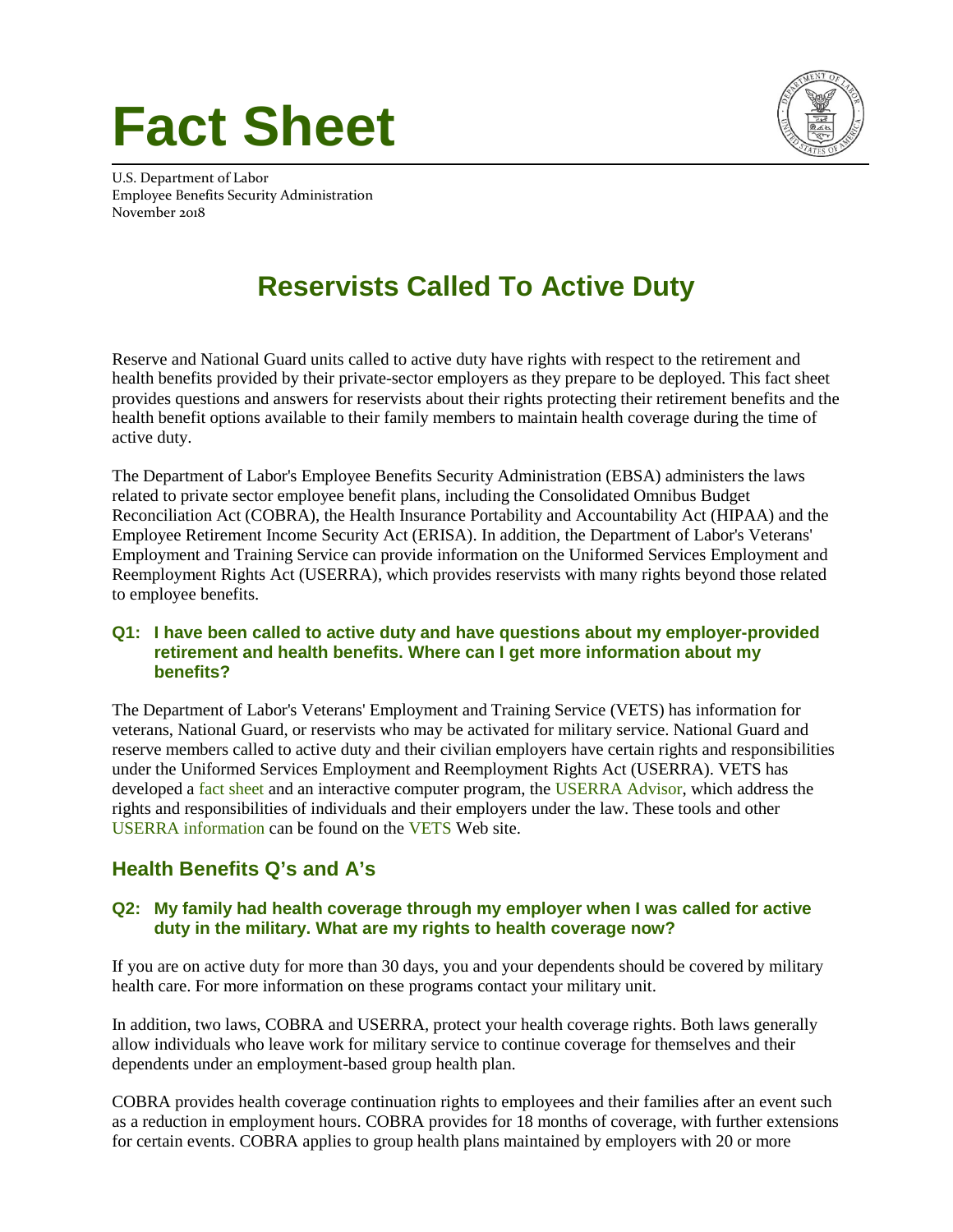employees. If an employer is too small to be subject to COBRA, state law may require the plan's insurer to provide some continuation coverage.

USERRA is intended to minimize the disadvantages that occur when a person needs to be absent from civilian employment to serve in the uniformed services. USERRA applies to all employers, regardless of size, and provides for up to 24 months of continuation health coverage.

If military service is for 30 or fewer days, you and your family can continue coverage at the same cost as before your short service. If military service is longer, you and your family may be required to pay as much as 102 percent of the full premium for coverage. If your health plan is covered by COBRA, you should receive a notice from the plan explaining your rights.

The Health Insurance Portability and Accountability Act (HIPAA) may give you and your family rights to enroll in other group health plan coverage if it is available to you (for example, if your spouse's employer sponsors a group health plan). You and your family have this opportunity to enroll regardless of the plan's otherwise applicable enrollment periods.

However, to qualify, you must request enrollment in the other plan (for example, your spouse's plan) within 30 days of losing eligibility for coverage under your employer's plan. After special enrollment is requested, coverage is required to be made effective no later than the first day of the first month following your request for enrollment. If you are on active duty more than 30 days, coverage in another plan through special enrollment may be cheaper than continuation coverage because the employer often pays a part of the premium.

Another option is enrolling in coverage through the Health Insurance Marketplace (Marketplace). The Marketplace offers comprehensive health coverage and you may be eligible for a tax credit that will lower your monthly premiums and cost-sharing reductions that will lower your out-of-pocket costs for deductibles, coinsurance, and copayments. For Marketplace coverage, you must select a plan either within 60 days before losing coverage or within 60 days after losing coverage. For more information, visit [HealthCare.gov](https://www.healthcare.gov/).

**Note:** When considering your health coverage options, you should examine the scope of the coverage (including benefit coverage and limitations), premiums, cost-sharing (including co-payments and deductibles), and waiting periods for coverage.

#### **Q3: If one of my dependents wants to continue with a current doctor or hospital, can I elect COBRA continuation coverage for only that dependent?**

Yes. You and each of your dependents have a separate, individual right to elect continuation coverage.

#### **Q4: My family was already on COBRA when I was called for active duty. Can we keep our COBRA coverage?**

Yes. COBRA continuation coverage cannot be terminated because a reservist receives health coverage as an active duty member of the uniformed services and a reservist's family receives health coverage under a government program such as TRICARE.

#### **Q5: My family and I had health coverage under my employer's group health plan before I was called for active duty. We let this coverage lapse while I was away and took military health coverage. When I return to my employer from active duty, what are our rights to health coverage under my old plan?**

Under USERRA, you and your family should be able to reenter your employer's health plan. In addition, your plan generally cannot impose a waiting period or other exclusion period if health coverage would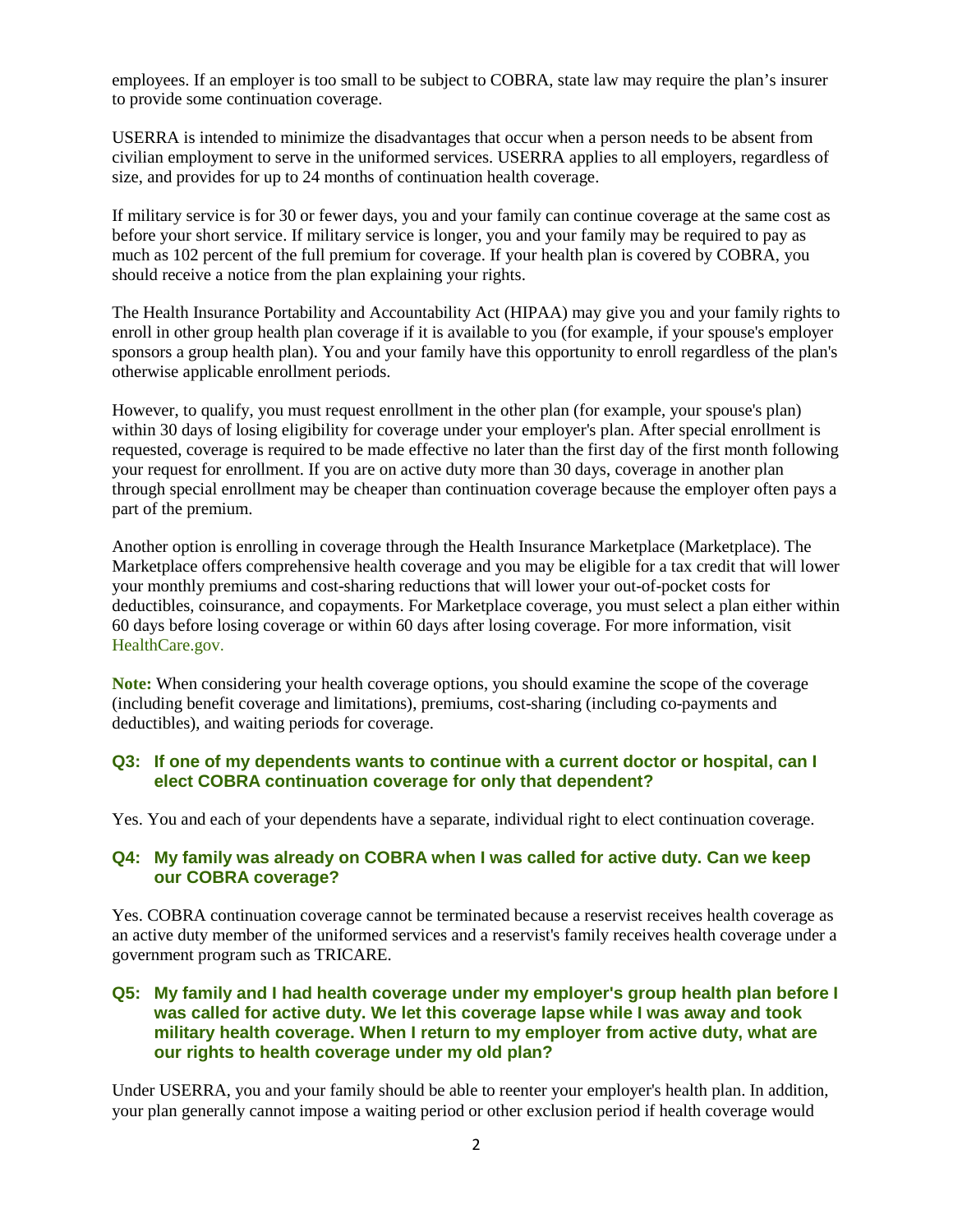have been provided were it not for military service. The only exception to USERRA's prohibition of exclusions is for an illness or injury determined by the Secretary of Veterans Affairs to have been incurred in or aggravated during performance of service in the uniformed services, which is covered by the military health plan or by the Department of Veterans Affairs.

#### **Q6: Where can I get more information on COBRA, HIPAA, and USERRA?**

For more information on your health benefits rights and options, find the following publications on the [EBSA](https://www.dol.gov/agencies/ebsa) Web site:

- [An Employee's Guide to Health Benefits Under COBRA](https://www.dol.gov/sites/default/files/ebsa/about-ebsa/our-activities/resource-center/publications/an-employees-guide-to-health-benefits-under-cobra.pdf)
- [Retirement and Health Care Coverage Questions and Answers for Dislocated Workers](https://www.dol.gov/sites/default/files/ebsa/about-ebsa/our-activities/resource-center/publications/questions-and-answers-for-dislocated-workers.pdf)

You may also call EBSA's toll-free number at 1-866-444-3272 to request one or more copies of the publications. To request assistance from a benefits advisor, contact EBSA [electronically](https://www.dol.gov/agencies/ebsa/about-ebsa/ask-a-question/ask-ebsa) or call the tollfree number.

Additional health information for military personnel and their families is available:

- IRS Notice 90-58: Continuation of Employer Health Coverage for Activated Reservists and [Their Families](https://www.dol.gov/sites/default/files/ebsa/about-ebsa/our-activities/resource-center/publications/irs90-58.pdf)
- [TRICARE Offers Benefits to Activated Reservists and National Guard Members](https://tricare.mil/reserve)
- [Frequently Asked Questions on TRICARE](https://tricare.mil/faqs)

For information on USERRA, contact the Department of Labor's Veterans' Employment and Training Service (VETS) office nearest you. Find the office on the [VETS](https://www.dol.gov/vets/) Web site. The VETS Web site also includes resources such as the [USERRA Guide](https://www.dol.gov/vets/programs/userra/USERRA%20Pocket%20Guide.html) and the [USERRA Advisor,](https://webapps.dol.gov/elaws/userra.htm) an interactive program that answers questions about the rights and responsibilities for both employees and employers.

Information and assistance on USERRA is also available from the [Employer Support of the Guard and](https://www.esgr.mil/USERRA/What-is-USERRA)  [Reserve](https://www.esgr.mil/USERRA/What-is-USERRA) (ESGR), a Department of Defense program.

## **Retirement Benefits Q's and A's**

#### **Q7: Will my period of active duty be considered a break in service with my employer and impact my eligibility to participate in my employer's retirement plan or my vesting or benefit accrual under the plan?**

No. USERRA requires that the period of military duty be counted as covered service with the employer for participation, vesting, and benefit accrual purposes. Returning service members are treated as if they had been continuously employed regardless of the type of retirement plan the employer has adopted. However, a person who is reemployed is entitled to accrued benefits resulting from employee contributions only to the extent that he or she actually makes the contributions to the plan.

#### **Q8: While I am on active duty, is there a requirement for my employer to continue to make employer contributions to my 401(k) plan?**

There is no requirement for your employer to make contributions to your 401(k) plan while you are on active duty. However, once you return from military duty and are reemployed, your employer must make the employer contributions that would have been made if you had been employed during the period of military duty. If employee contributions are required or permitted under the plan, the employee has a period equal to three times the period of military duty or 5 years, whichever ends first, to make up the contributions. If the employee makes up the contributions, the employer must make up any matching